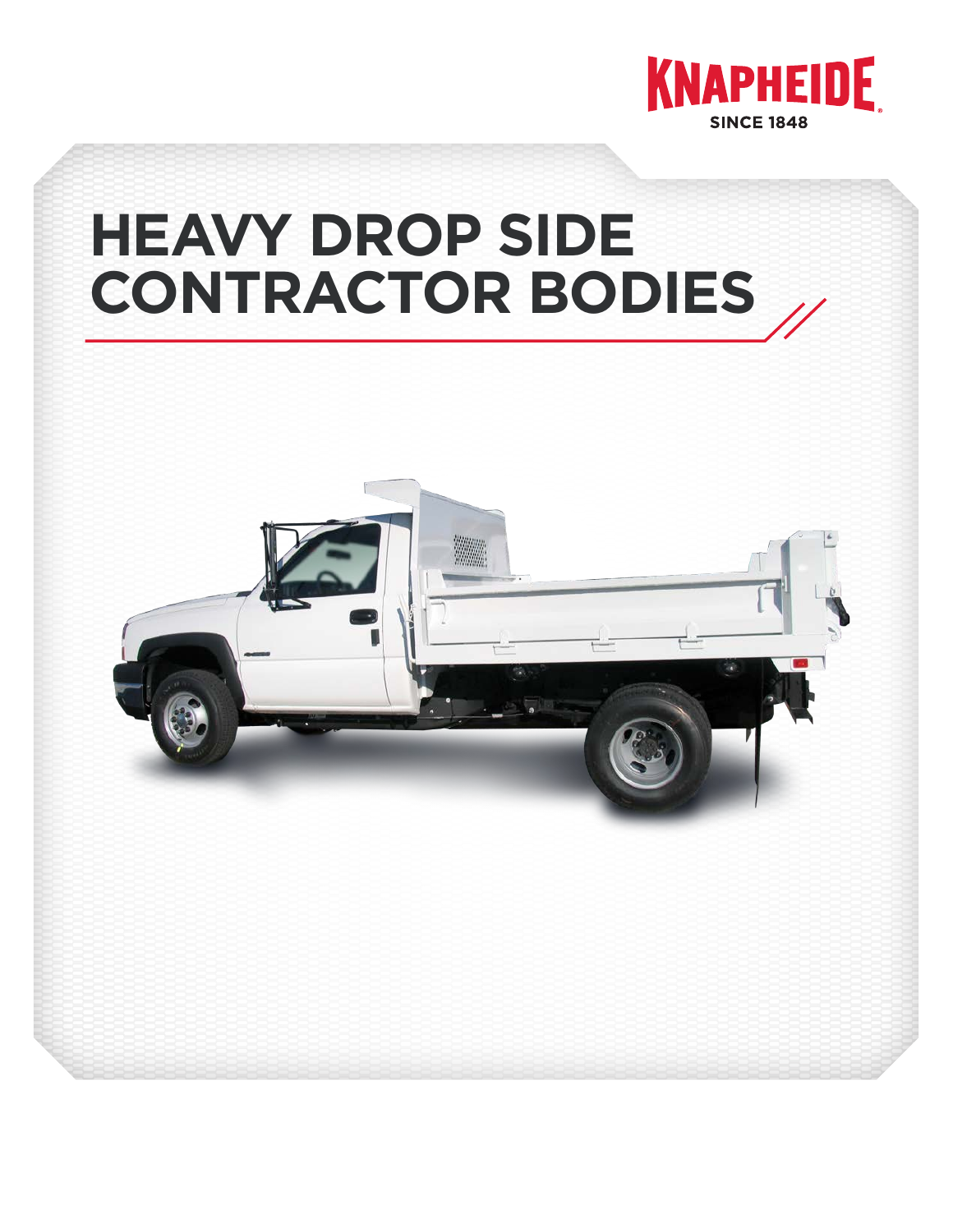## **KNAPHEIDE HEAVY DROP SIDE CONTRACTOR BODIES**

When you need flatbed storage, easy access and integrated dumping functionality, you can do it all with the Heavy Drop Side Contractor Body from Knapheide. This body is built to last from the name you trust.



### **AVAILABLE MODELS**

| <b>MODEL</b> | <b>NOMINAL LENGTH</b> | <b>CHASSIS</b><br><b>APPLICATION</b> | <b>BODY WIDTH</b> | <b>CAPACITY</b> | <b>NET WEIGHT</b> |
|--------------|-----------------------|--------------------------------------|-------------------|-----------------|-------------------|
| GCDH-120B-P  | 12'                   | 84 CA                                | 94.40"            | 3.8 cu. yd.     | 1.943 lb.         |
| GCDH-140B-P  | $14^{\circ}$          | 108 CA                               | 94.40"            | 4.4 cu. yd.     | 2,555 lb.         |
| GCDH-150B-P  | 15'                   | 108 CA                               | 94.40"            | 4.7 cu. yd.     | 2.702 lb.         |
| GCDH-160B-P  | 16'                   | 120 CA                               | 94.40"            | 5 cu. yd.       | 2,848 lb.         |
| GCDH-180B-P  | 18'                   | 132 CA                               | 94.40"            | 5.7 cu. yd.     | 3,146 lb.         |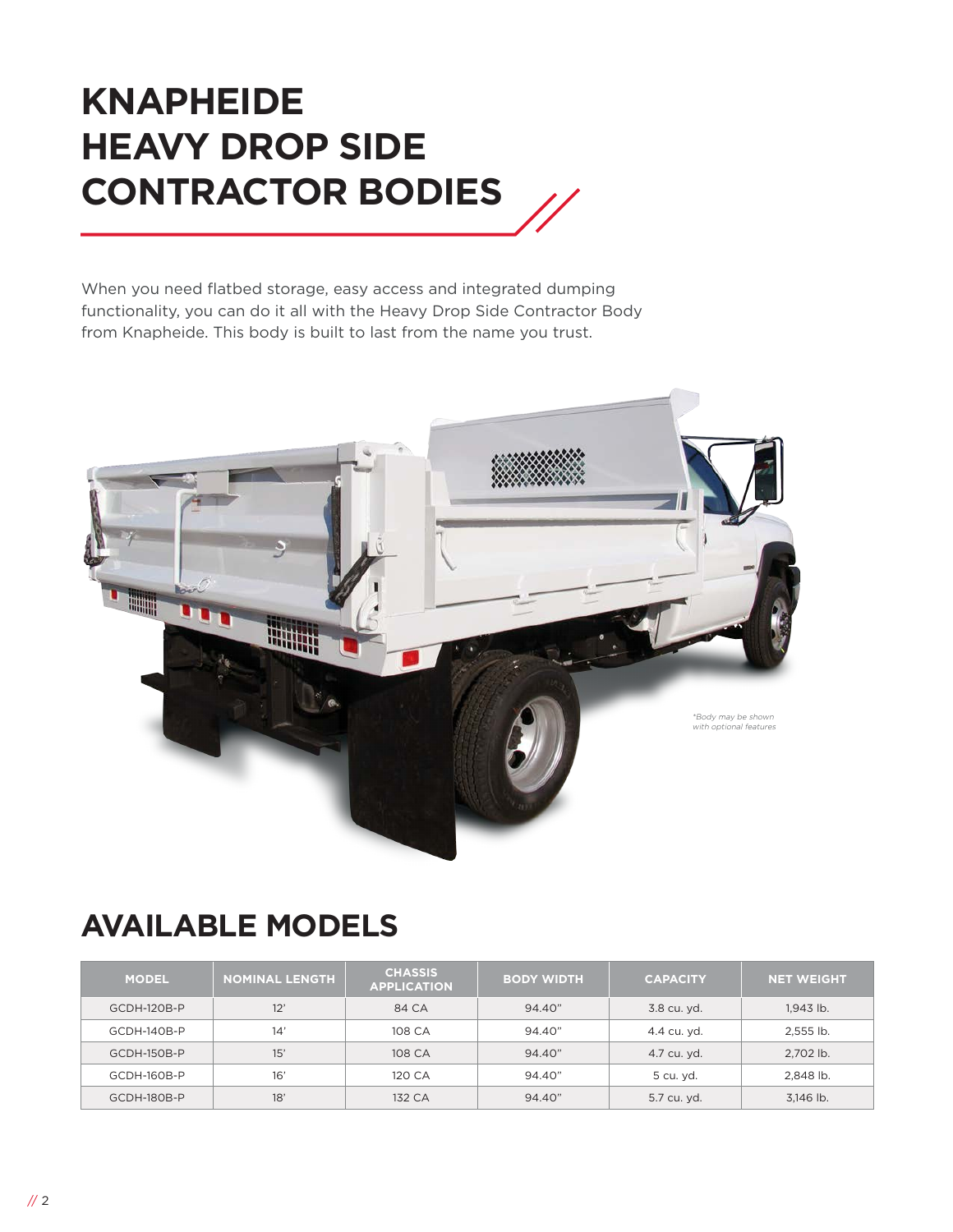# **STANDARD FEATURES**

- Rugged 7-gauge steel construction on the floor, side rail and tail skirt (12' model utilizes 10-gauge high strength steel)
- Understructure features structural steel long sills and cross sills for enhanced floor strength
- 14" tall drop sides with cheater board pockets for increased load capacity
- Versatile, 24" tall double-acting tailgate in order to accommodate both drop down pickup style and spreader applications
- Behind-the-cab trip lever for easy and convenient dumping
- 19" tall bulkhead designed to accept various extensions to match specific cab height (bulkhead extensions and cab protectors must be ordered separately)
- Drop sides feature sloped self-cleaning lower rails
- Rust-resistant punched chassis tail light window in tail skirt and rear window in bulkhead
- Electrodeposition prime-paint system provides superior corrosion resistance

### **COMMITMENT TO CORROSION RESISTANCE**

Corrosion won't be a concern when you buy quality Knapheide products. To give you the best corrosion protection, we utilize a stateof-the-art, custom-designed, 12-step, SST cathodic electrodeposition finishing system, called "E-Coat."

It bonds prime paint to steel by an electroplating process to give you a superior coat of primer, resulting in better corrosion protection compared to spraying methods.

This system allows us to create products with the highest level of corrosion resistance available.